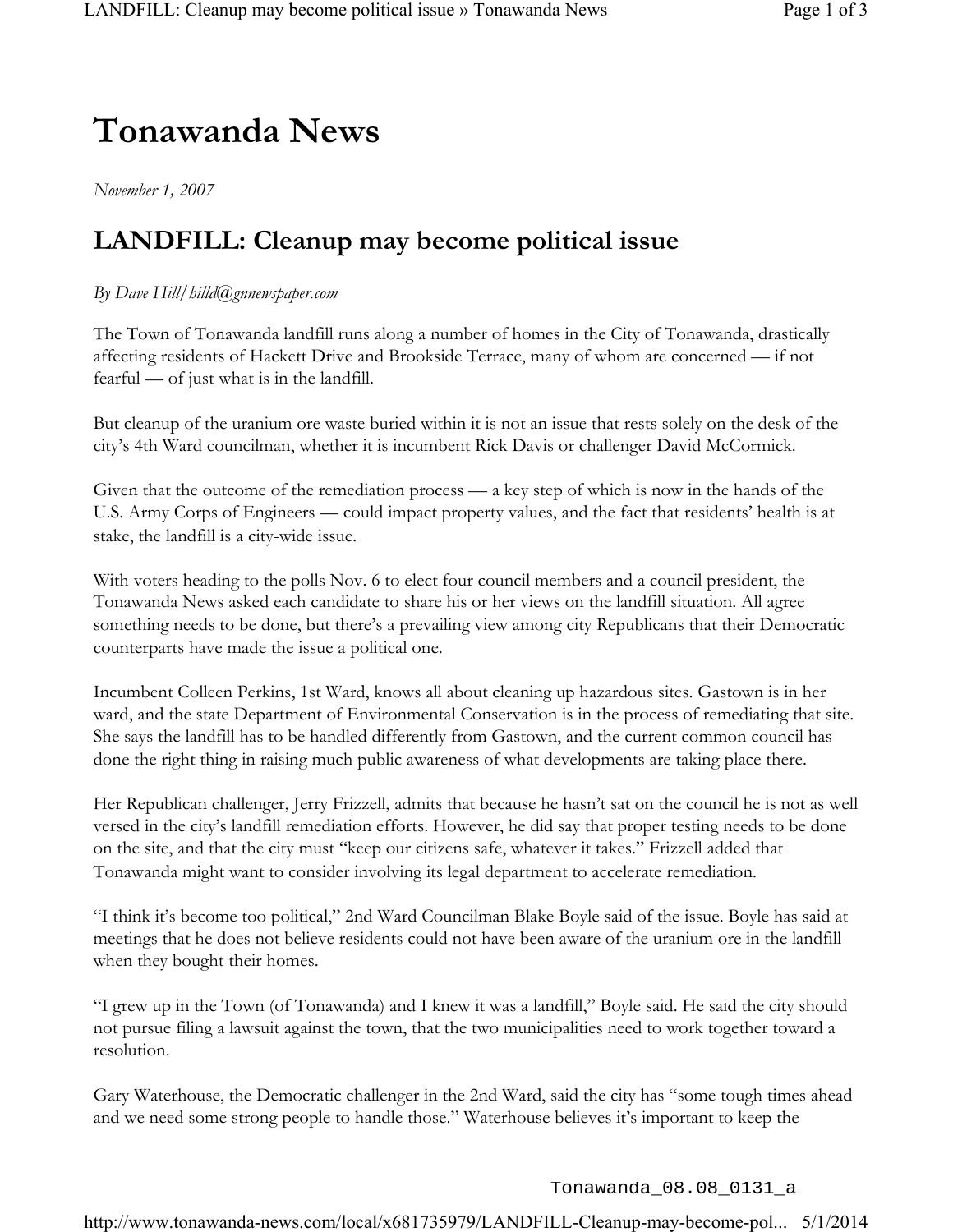pressure on both the Army Corps of Engineers and the state DEC.

"It's a city issue," he said. "Everybody should be involved in that."

Waterhouse says the city should "take it up a notch" and "turn up the heat" on congressional representatives who can sway the Army Corps' final decision.

"Every day this goes on is another day somebody could be exposed to a hazardous chemical," he said.

In the 3rd Ward, incumbent James Kossow said the city is "united" in its efforts, and he also feels Tonawanda can put more pressure on the Army Corps and the Town of Tonawanda. His Republican challenger, Amy Fleming, could not be reached to comment.

In the landfill's home district, Rick Davis has been in constant contact with state and federal officials on all fronts of the issue. Most recently, Davis reached out to Rep. Louise Slaughter, D-Fairport, asking her to use her clout to get the Environmental Protection Agency to come to Tonawanda to test both the properties of residents who live near the landfill and the grounds of the nearby Riverview Elementary School.

"The landfill has been a sore spot with residents in the 4th Ward since closure work began three years ago," Davis said. "This is something that affects everyone in the city. If property values decrease due to homes suffering structural damage from work being done at the landfill or the stigma that is attached to those properties for being in proximity, everyone in the city will have to pay more in taxes to make up the difference."

David McCormick, who is challenging Davis on the common council, is among those who have criticized Davis and Council President Carleton Zeisz for playing politics with the landfill. He says that Zeisz and Davis performed a political stunt when they canvassed the Riverview Heights neighborhood a few weeks ago to get signatures for a letter to the Army Corps.

"To hear a politician screaming this landfill is causing cancer — that's not right," McCormick said. "Don't put the cart before the horse."

He said certain councilmen didn't go about it right. He did stress that if there is contamination, "of course take care of it."

As for council president candidate Zeisz, the incumbent, said the city has "tried different avenues and we're not getting the response we need to get."

As such, Tonawanda officials are going to keep pushing the Army Corps to get the federal government to clean up the radioactive waste material. Zeisz believes it will take some type of congressional intervention to get the Corps to take responsibility for the remediation. He said additional groundwater, ventilation and yard testing will have to be conducted.

Brian Grassia, the Republican running against Zeisz, says that the common council should have passed a unanimous resolution, with Mayor Ron Pilozzi, calling for the removal of radioactive waste. Zeisz said the council did that in February. Grassia said that sending the Army Corps a resolution from the council